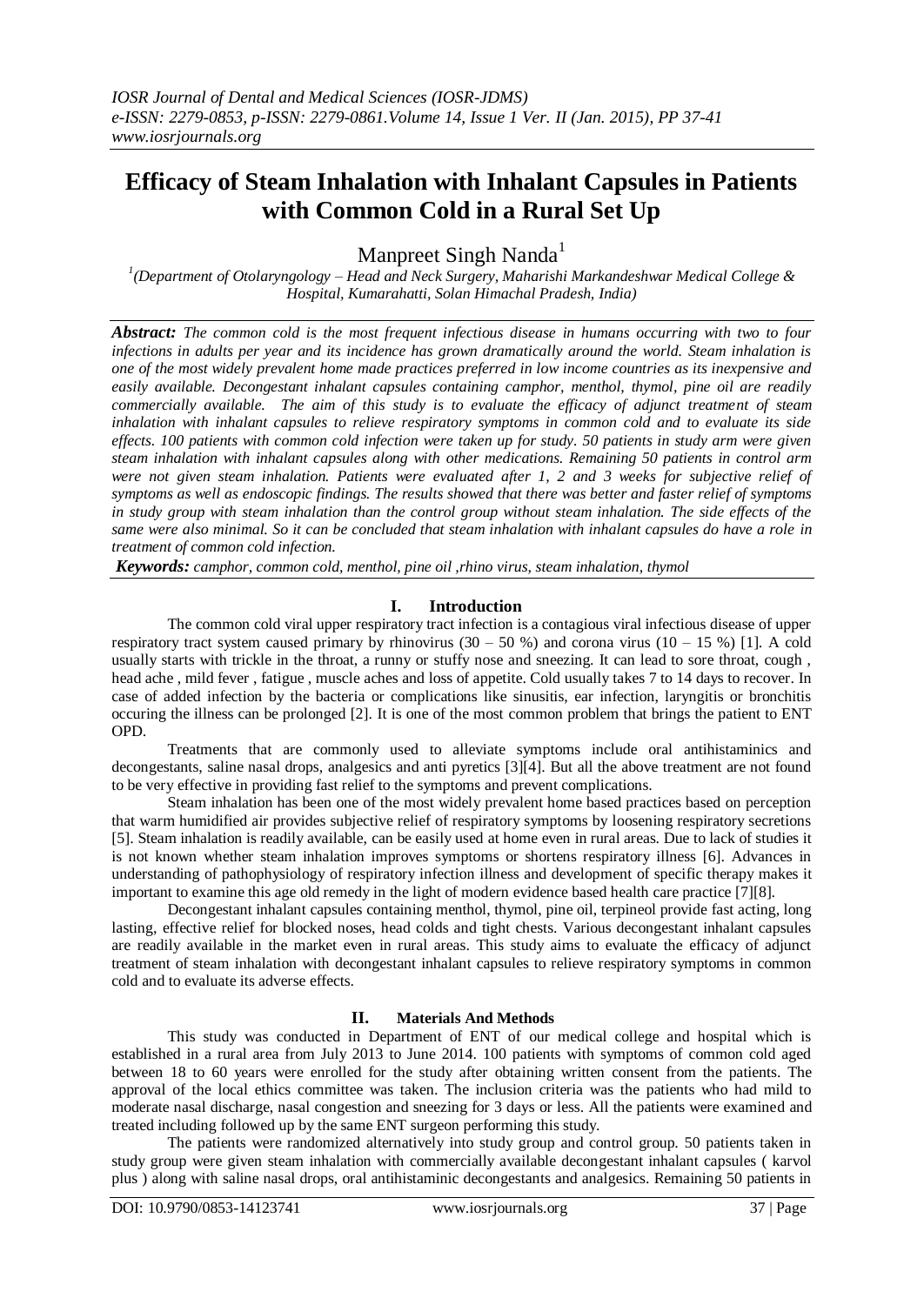control group were given saline nasal drops, oral anti -histaminic decongestants and analgesics without steam inhalation. All the patients in both groups were put on same saline nasal drops, anti histaminic decongestant and analgesic. Steam inhalation with inhalant capsules was advised twice daily. The above treatment was given for 2 weeks ( 14 days ).

The procedure of steam inhalation explained to the patient was –

"Pour hot water into a bowl and add one capsule of decongestant inhalant capsules into it. Place your head about 12 inch above bowl and cover your head with a towel in such a way that the sides are totally closed and you form a tent over the bowl. Keep your eyes shut and breathe deeply through your nose for 1 to 2 minutes. If you feel that the treatment is getting too much for you, raise the towel so that the fresh air is brought into the area and breathe through your mouth a couple of times and then resume your treatment. Continue the treatment for 12 to 15 minutes or till you feel uncomfortable. Make sure you don't get too close to the bowl to burn yourself."

The patients were assessed after 1 week, 2 weeks and 3 weeks after starting of treatment. The assessment points were –

- 1. Time to recovery Time to resolution of all signs of common cold.
- 2. Complications Incidence of patients getting complications of common cold like sinusitis, ear infections, laryngitis or bronchitis.
- 3. The patients were assessed for subjective symptoms like nasal congestion, nasal discharge, sneezing, sore throat at each visit.
- 4. The patients were examined using nasal endoscope at each visit for nasal discharge, size of turbinates and the condition of nasal mucosa.
- 5. Any adverse effects of steam inhalation were assessed.

#### **III. Results**

100 patients who had given consent were enrolled in this study. All the patients came for regular follow up. Data was collected on all the patients. All the patients selected were in the age group of 18 to 60 years. 36 patients were of younger age group, 44 were of middle age group and the remaining 20 patients were of older age group. Male and female patients were almost equal (Table 1). These results show that common cold is equally prevalent in all the age groups with almost equal incidence in males and females.

| Table 1: Age and Sex distribution |      |        |       |  |  |  |
|-----------------------------------|------|--------|-------|--|--|--|
| Age Group                         | Male | Female | Total |  |  |  |
| $18 - 30$                         | 19   |        | 36    |  |  |  |
| $31 - 50$                         | 20   | 24     |       |  |  |  |
| $51 - 60$                         | 12   |        | 20    |  |  |  |
| Total                             |      |        | 100   |  |  |  |

50 patients taken in study group were given steam inhalation with commercially available decongestant inhalant capsules ( karvol plus ) along with saline nasal drops, oral antihistaminic decongestants and analgesics. Remaining 50 patients in control group were given saline nasal drops, oral anti histaminic decongestants and analgesics without steam inhalation. The above treatment was given for 2 weeks (14 days). The patients were assessed after 1 week, 2 weeks and 3 weeks after starting of treatment.

Regarding time taken to total recovery it was found that in study group using steam inhalation 44 patients (88%) had totally recovered after  $1<sup>st</sup>$  week and 50 patients (100%) had totally recovered after  $2<sup>nd</sup>$ week. Whereas in control group 37 patients (  $74\%$  ) had total recovery after 1<sup>st</sup> week, 48 patients (  $96\%$  ) had totally recovered after  $2<sup>nd</sup>$  week. All the patients had totally recovered at  $3<sup>rd</sup>$  weekly visit (Fig.1).

This shows that time to recovery is lesser in study group using steam inhalation with inhalant capsules as compared to control group without steam inhalation. Steam inhalation with inhalant capsules do have a role in faster recovery of patients suffering from common cold ( Fig.1 )



**Fig.1 Showing time taken to total recovery in study and control group ( Total patients 50 in each group** )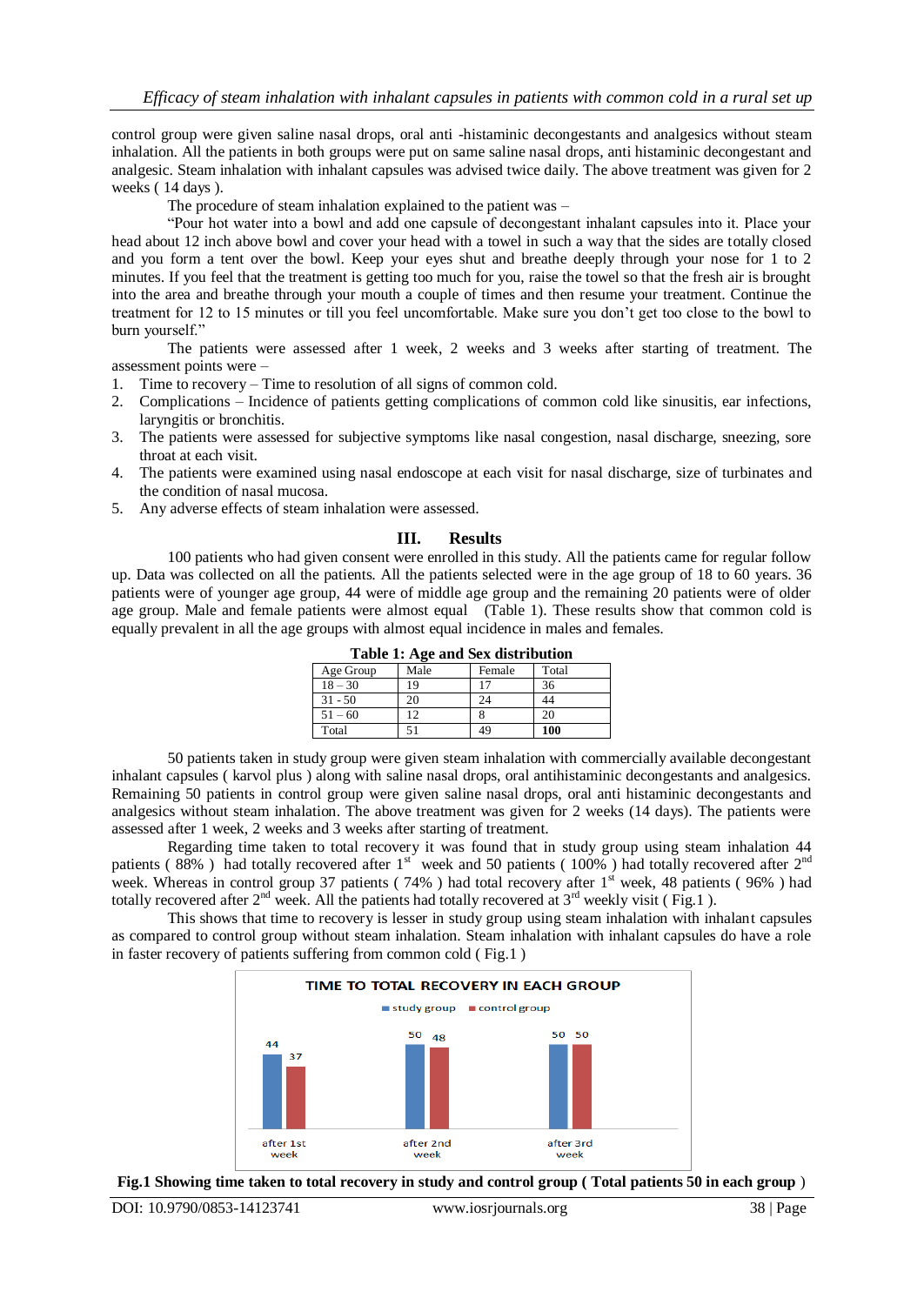Nasal congestion was observed in 5, nil and nil patient of study group using steam inhalation with inhalant capsules at the end of 1 week, 2 weeks and 3 weeks respectively, whereas in control group without steam inhalation nasal congestion was observed in 12, 2 and nil patients at the end of 1 week , 2 weeks and 3 weeks respectively.( Table 2 )

Nasal discharge was present in 4, nil and nil patient in study group at the end of 1, 2 and 3 weeks respectively, while in control group it was evident in 10, 2 and nil patients respectively. (Table 2)

Sore throat was seen in 6, nil and nil patients in study group at the end of 1, 2 and 3 weeks respectively whereas in control group it was present in 12, 2 and nil patients at the end of 1, 2 and 3 weeks respectively.

None of the patients in both groups had sneezing or watering from eyes at any visit after starting the treatment. These results show that steam inhalation with inhalant capsules gives better and faster symptomatic relief in patients with common cold.

| Group               | At 1 <sup>st</sup> weekly visit |          |           | At $2nd$ weekly visit |          |           | At $3rd$ weekly visit |          |           |
|---------------------|---------------------------------|----------|-----------|-----------------------|----------|-----------|-----------------------|----------|-----------|
|                     | Sore                            | Nasal    | Nasal     | Sore                  | Nasal    | Nasal     | Sore                  | Nasal    | Nasal     |
|                     | throat                          | blockage | Discharge | throat                | blockage | Discharge | throat                | blockage | Discharge |
| Study group         |                                 |          |           |                       |          |           |                       |          |           |
| Total patients - 50 |                                 |          |           |                       |          |           |                       |          |           |
| Control group       | 12                              | 12       | 10        |                       |          |           |                       |          |           |
| Total patients - 50 |                                 |          |           |                       |          |           |                       |          |           |

**Table 2: Subjective symptoms in both groups after initiating treatment**

On nasal endoscopic examination, nasal cavity was examined for degree of discharge, condition of mucosa whether congested or normal and condition of turbinates whether swollen or normal. (Table 3) Regarding nasal discharge, in study group using steam inhalation with inhalant capsules 4 patients had nasal

secretions pale in colour at first weekly visit while none of the patients had any nasal secretions at  $2<sup>nd</sup>$  and  $3<sup>rd</sup>$ weekly visits whereas, in the control group without steam inhalation nasal secretions could be seen in 10 patients at first weekly visit. They were pale to yellowish in colour. Yellowish secretions were also present in 2 patients at the second weekly visit in this group of patients. (Table 3)

Regarding oedema of the turbinates,  $7$  patients in study group had oedema in the  $1<sup>st</sup>$  weekly visit, while 1 patient had oedematous turbinate in  $2<sup>nd</sup>$  weekly visit. None of the patients had oedema at the  $3<sup>rd</sup>$  weekly visit whereas, in control group 15 patients had oedema at the 1<sup>st</sup> weekly visit, 4 in the 2<sup>nd</sup> weekly visit and 1 at the 3<sup>rd</sup> weekly visit. ( Table 3 )

Regarding condition of the nasal mucosa, in the study group using steam inhalation with inhalant capsules 8, 1 and nil patients had congested mucosa at  $1<sup>st</sup>$ ,  $2<sup>nd</sup>$  and  $3<sup>rd</sup>$  weekly visit respectively. In the control group without steam inhalation 15, 5 and 1 patients had congested nasal mucosa at  $1^{st}$ ,  $2^{nd}$  and  $3^{rd}$  weekly visit respectively. (Table 3) These results show the role of steam inhalation in reducing nasal secretions, turbinate oedema and congestion of nasal turbinates. Steam inhalation with inhalant capsules reduces the recovery time from these signs of common cold disease.

| Group                                             | At $1st$ weekly visit |                         |                    | At $2nd$ weekly visit |                            |                        | At $3rd$ weekly visit |                            |                           |
|---------------------------------------------------|-----------------------|-------------------------|--------------------|-----------------------|----------------------------|------------------------|-----------------------|----------------------------|---------------------------|
|                                                   | Congested<br>mucosa   | Oedema of<br>turbinates | Nasal<br>Discharge | Congested<br>mucosa   | Oedema<br>of<br>turbinates | Nasal<br>Discharg<br>e | Congested<br>mucosa   | Oedema<br>οf<br>turbinates | <b>Nasal</b><br>Discharge |
| Study group<br><b>Total patients</b><br>- 50      | 8                     |                         |                    |                       |                            |                        |                       |                            | $\Omega$                  |
| Control<br>group<br><b>Total patients</b><br>- 50 | 15                    | 15                      | 10                 |                       | 4                          | ↑                      |                       |                            |                           |

**Table 3 – Endoscopic signs in both groups after initiating treatment**

Regarding the complications of common cold, in the study group using steam inhalation with inhalant capsules none of the patients developed any complications, whereas in the control group without steam inhalation , 2 (4%) patients developed features of acute sinusitis while 1 (2%) patient developed acute infection of middle ear (ASOM). All these complications were observed at 1<sup>st</sup> weekly visit and were prevalent even at 2<sup>nd</sup> weekly visit. These complications were completely resolved at the 3<sup>rd</sup> weekly visit. None of the patients in both groups developed serious complications like pneumonia.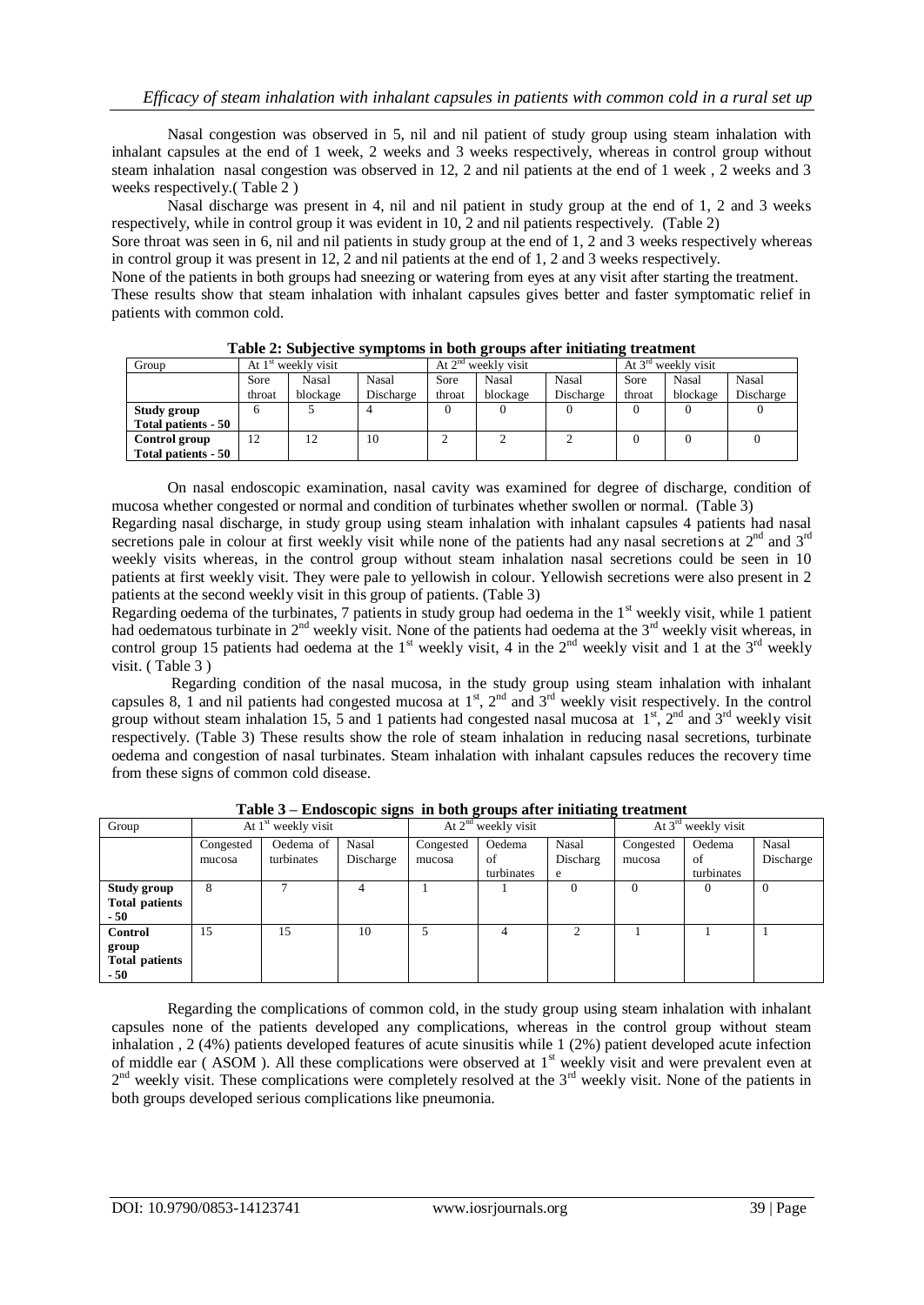

**Fig 2** Showing comparative results of complications of common cold in both groups

Regarding adverse effects of steam inhalation, only 1 patient in study group suffered minor burn injuries on his both hands due to pouring of hot water. No other adverse effect of steam inhalation or of decongestant inhalant capsules was observed. These results show the safety of steam inhalation with inhalant capsules in cases of common cold.

# **IV. Discussion**

The role of steam inhalation with decongestant inhalant capsules in patients with common cold was investigated in this study. The primary aim of this study was to evaluate the efficacy of steam inhalant with decongestant inhalant capsules in reducing recovery time in patients suffering from common cold and its role in reducing the signs and symptoms of common cold. The second aim was to evaluate its advantage in preventing the complications of common cold. The study also aimed to study the adverse effects of steam inhalation and of decongestant inhalant capsules, if any.

We have used commercially available decongestant inhalant capsules in our study, each inhalant capsule containing camphor, cholorothymol, eucalyptol, terpinol and menthol. The criteria for the inclusion of patients was those who had mild to moderate nasal discharge, nasal congestion and sneezing for 3 days or less.

The common cold (also known as nasopharyngitis, rhinopaharyngitis or acute coryza [9]) is a viral infectious disease of upper respiratory tract which primary affects the nose. Symptoms most commonly seen are runny nose, sneezing, sore throat, blocked nose which takes 7 to 10 days to resolve and in few cases it may take 3 weeks. In our study also, most of the patients, 81% had resolved within1 week and 98% within 2 weeks. Only 2% patients took 3 weeks to recover. Over 200 strains are implicated in the cause of common cold [10], the rhinovirus being the most common. No cure of common cold exists, but the symptoms can be treated. It is the most frequent infectious disease in humans and has been present since antiquity [11]. The symptoms of the common cold are primarily related to the immune response to the virus [12].

The common cold affects the people of all the age group across the globe. Both sexes are equally affected [13]. Similar results were obtained in our study, where it was equally prevalent among all the age groups and male to female ratio was almost equal (51:49).

Treatment to alleviate symptoms include analgesics, anti histaminics and decongestants [14]. In the studies available none of the above medications are effective to shorten the duration of illness [3].

Steam inhalation is a method of introducing warm moist air into the lungs via nose and throat for therapeutic benefit. The hot steam moistens the nasal passages, causes the temeperatures to rise leading to dilation of blood vessels. This causes improvement in blood circular leading to opening of blocked noses and restoring normal colour of nasal mucosa. This rise of temperature leads to increase in production and action of white blood cells leading to stronger resistance against bacteria and preventing complications of common cold [15]. In our study also we found that patients in study group had much lower complication rate (Fig 2).

The commercially available decongestant inhalant capsules offer fast acting, long lasting effective relief for blocked noses. Each capsule contains soothing aromatic oils, which when opened, natural vapours are released which help to breathe more easily. Menthol dilates the blood vessels, causing a analgesic effect and relieves itching. Thymol is anti bacterial and antifungal. Pine oil relieves nasal congestion. Cinnamon oil is anti microbial.

According to a study in literature, steam inhalation has proven benefit and number and extent of symptoms are reduced among patients of common cold [16]. The theoretical basis is that steam may help congested mucus drawn better and heat may destroy the cold virus as it does in vitro [7]. Another study shows